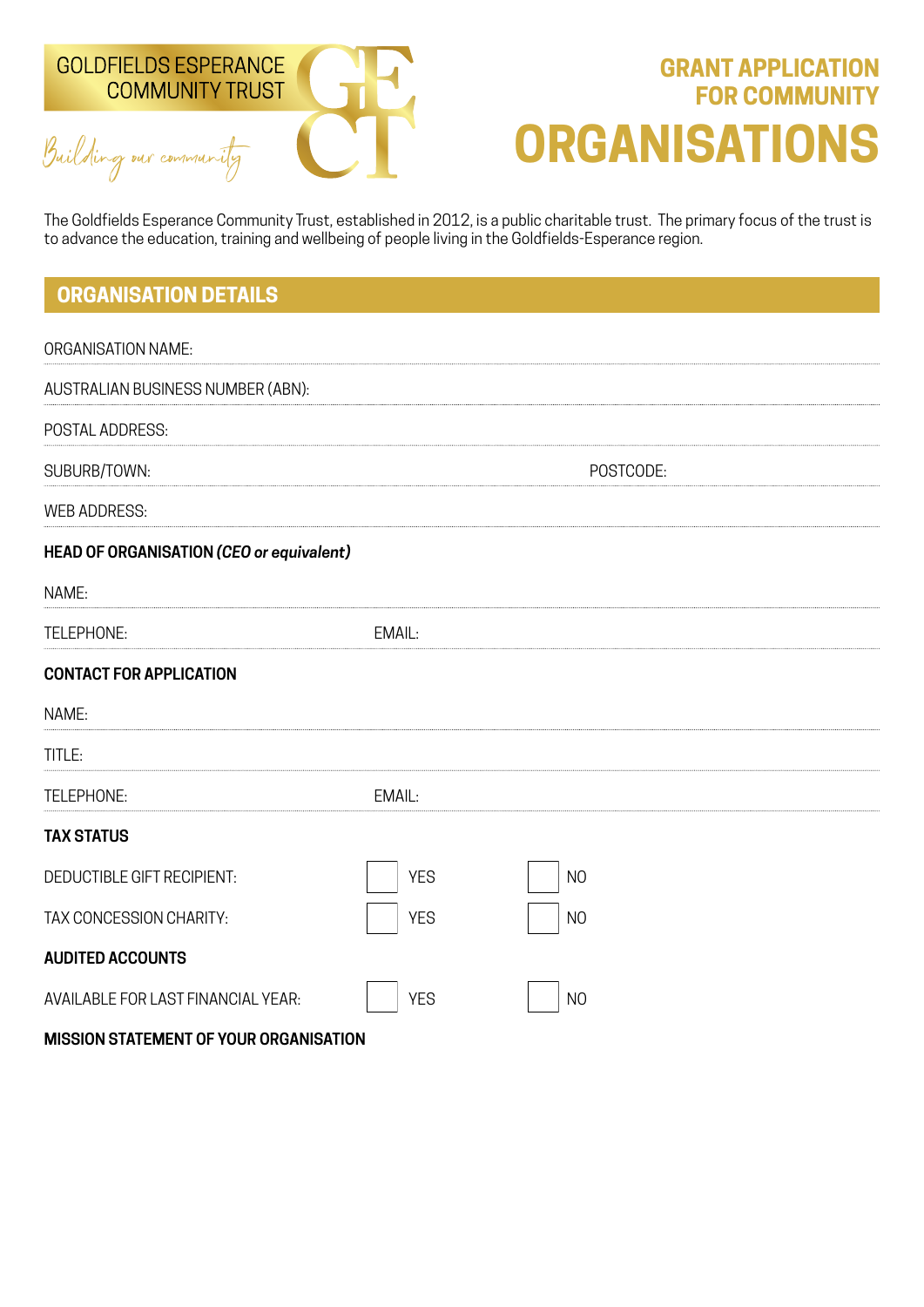*(A brief overview focusing on the activities and programs you deliver)*

## **PROJECT DETAILS**

#### PROJECT TITLE:

PROJECT START DATE: PROJECT END DATE:

AMOUNT REQUESTED:  $$$  TOTAL PROJECT COST:  $$$ 

#### **PROJECT DESCRIPTION:**

*(A description of your project and how the project meets the Trust's goals, including specific activities that will take place, and where they will take place)*

#### **WHO WILL BENEFIT?**

*(The specific target population that will that will participate in and/or benefit from this project – including number of people, age, gender and other demographics)*

#### **WHAT ARE THE EXPECTED OUTCOMES?**

*(What you want to achieve with the project – outcomes are the effects on participants/beneficiaries from their involvement in the project)*

#### **HOW WILL YOU KNOW IF THESE OUTCOMES HAVE BEEN ACHIEVED?**

*(The measures of success for this project*)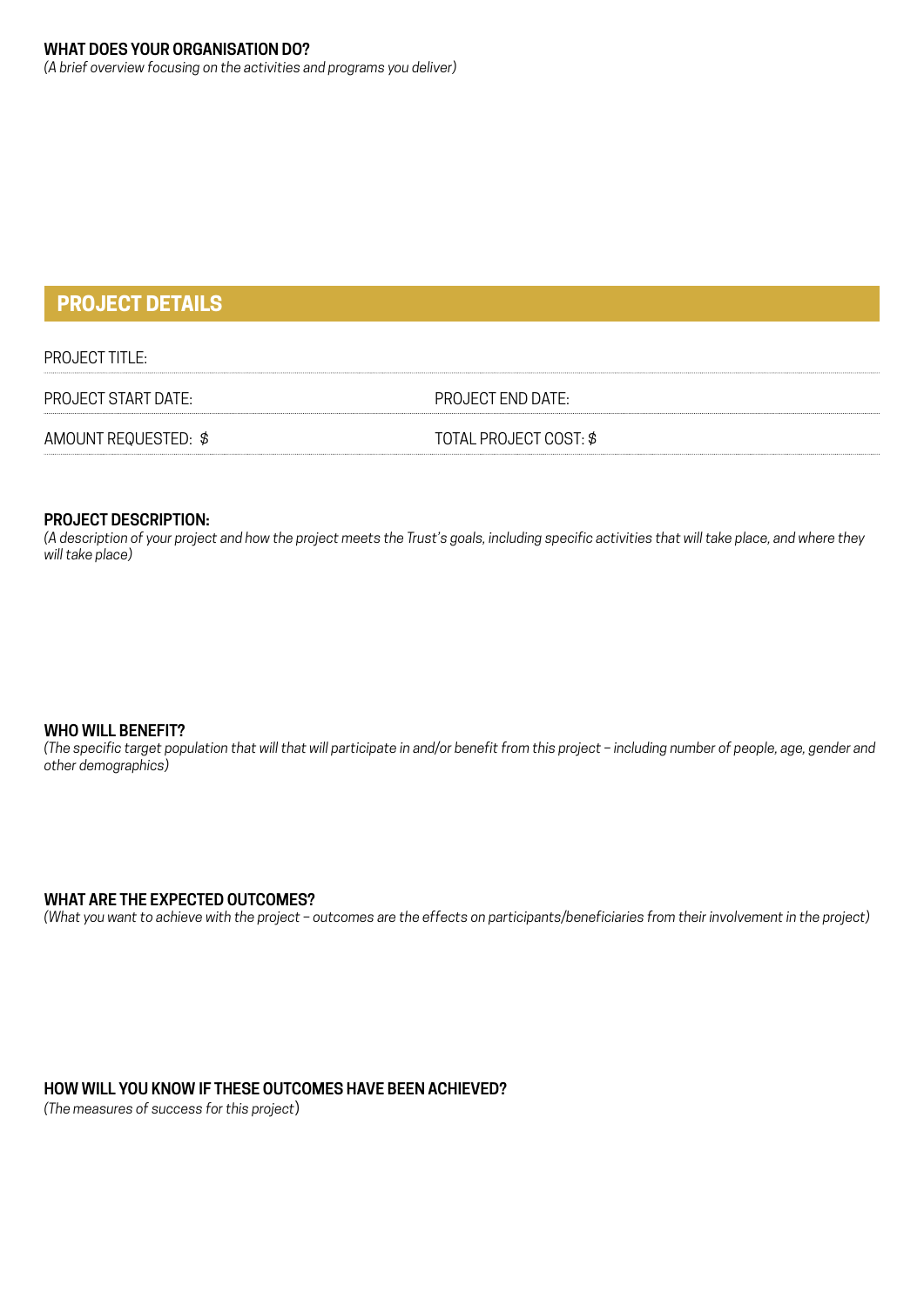## **PROJECT BUDGET**

Outline your project budget including details of other funding that has been confirmed and applied for. The budget must balance (total income = total expenditure).

| <b>INCOME</b>                                                                                                                                               | \$ |
|-------------------------------------------------------------------------------------------------------------------------------------------------------------|----|
| Amount requested in this application                                                                                                                        |    |
| Other funding sources<br>Confirmed funding<br>(list name of funders and confirmed amount, including cash contribution)                                      |    |
|                                                                                                                                                             |    |
|                                                                                                                                                             |    |
|                                                                                                                                                             |    |
| <b>Unconfirmed funding</b><br>(if you have applied for other funding that is unconfirmed please list the name of the<br>organisation applied to and amount) |    |
|                                                                                                                                                             |    |
|                                                                                                                                                             |    |
| In-kind contributions<br>(include an estimated value for non-cash contributions such as services, equipment,<br>time and materials)                         |    |
| <b>TOTAL INCOME</b>                                                                                                                                         |    |
|                                                                                                                                                             |    |
| <b>EXPENDITURE</b><br>(Breakdown of individual line items such as salaries, equipment,<br>travel/transport, administration etc)                             | \$ |
|                                                                                                                                                             |    |
|                                                                                                                                                             |    |
|                                                                                                                                                             |    |
|                                                                                                                                                             |    |
|                                                                                                                                                             |    |
|                                                                                                                                                             |    |
|                                                                                                                                                             |    |
|                                                                                                                                                             |    |
|                                                                                                                                                             |    |
|                                                                                                                                                             |    |
| In-kind expenditure (as above)                                                                                                                              |    |